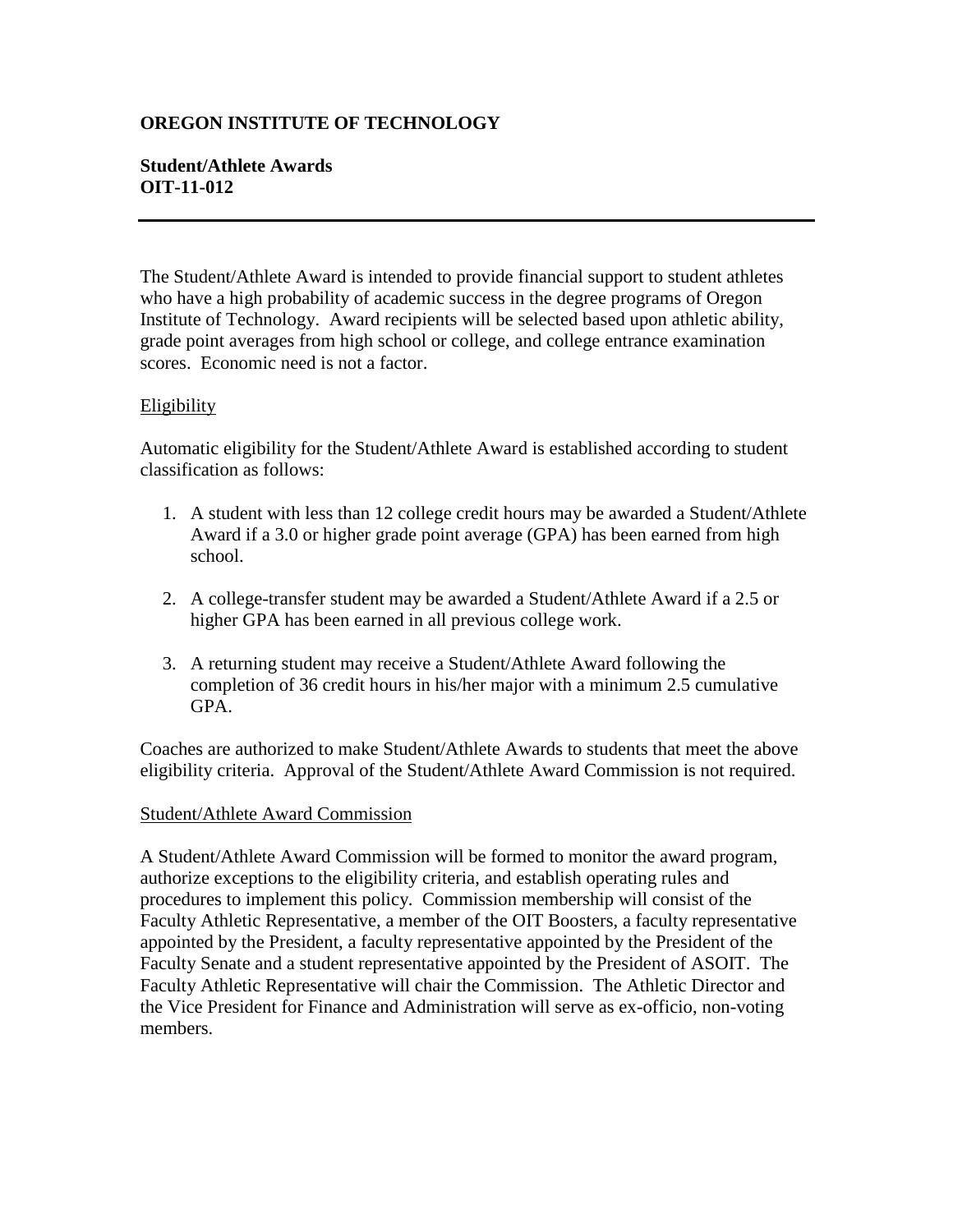Head coaches are responsible for submitting reports of awards to the Commission. Exceptions or appeals for students who do not meet the required grade point average will be submitted to the Commission for review and action.

The Commission is empowered to make eligibility exceptions in the interest of the student and the institution. However, the emphasis of this program is to reward student athletes who demonstrate exemplary performance in both scholastic and athletic endeavors.

The Commission will review the academic progress of award recipients at the beginning of each term. Failure to maintain the required 2.5 GPA may result in revocation of the award immediately or after one term of probation.

The Student/Athlete Award Commission will be convened whenever appropriate to conduct business or to serve students.

### Financing and Award Distribution

OIT Booster contributions and/or lottery funds will be used to finance the Student/Athlete Award program.

Funds available for support of the Student/Athlete Award program will be distributed according to the coaches' recommendations, provided students meet the eligibility criteria and remain in good academic and athletic standing. Athletic standing is related to participation, athletic eligibility and team behavior standards.

Individual awards will not exceed the amount of an "NAIA full scholarship," which is generally defined as the cost of tuition, books, and room and board. Successful student athletes may receive continuing awards for up to four years at the coaches' discretion.

The Financial Aid Office will disburse awards as required by the Student/Athlete Award Commission.

Recommended by:

Faculty Senate – 1/93  $ASOIT - 1/93$ President's Council – 1/93